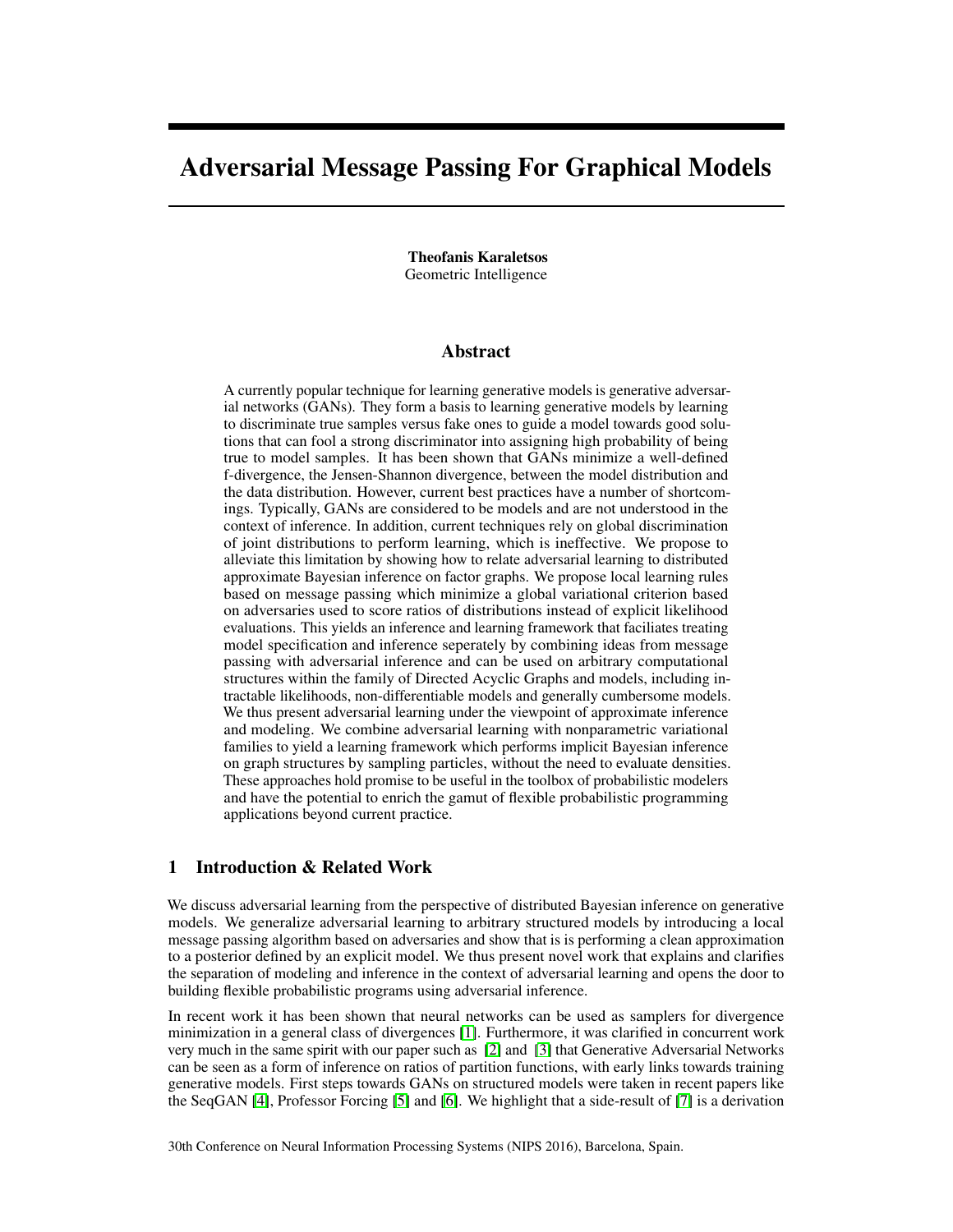of a KL-divergence loss for standard GANs and the introduction of instance noise, both of which are related to results we discuss in our Appendix. Finally, inference for a narrow class of specific fixed instances of models was introduced in similar fashion in [\[8\]](#page-4-7), [\[9\]](#page-4-8) and [\[10\]](#page-4-9)) using global adversaries, but not generalized to more flexible models.

### 2 Generative Adversarial Networks

Basic GANs have been postulated to follow a value function playing an adversarial game between a discriminator D with parameters  $\xi$  and a generator G with parameters  $\theta$ .

$$
\min_{\theta} \max_{\xi} V(\xi, \theta) = \mathbb{E}_{x \sim p^*(x)} \log D(x; \xi) + \mathbb{E}_{x \sim Q(x)} \log (1 - D(x; \xi))
$$
\n
$$
= \mathbb{E}_{x \sim p^*(x)} \log D(x; \xi) + \mathbb{E}_{z \sim P(z)} \log (1 - D(G(x; \theta); \xi))
$$
\n(1)

For  $m(x) = \frac{1}{2}p(x) + \frac{1}{2}q(x)$  an analogy can be shown between the value function and the following probabilistic formulation.

$$
\mathbf{JSD}(q(x)||p(x)) = \frac{1}{2} \int_{x^*} q(x^*) \log \frac{q(x^*)}{m(x)} dx + \frac{1}{2} \int_{x^*} p(x^*) \log \frac{p(x^*)}{m(x)} dx
$$
  

$$
= \frac{1}{2} \int_{x^*} q(x^*) \log \frac{q(x^*)}{m(x)} dx + \frac{1}{2} \int_{z} p(z) \log \frac{p(x|z)}{m(x)} dz
$$
 (2)

# 3 Approximate Inference in Graphical Models through Adversarial Learning

We show, that instead of one large GAN discriminating between the joint distribution of all variables in graphical models (as done in [\[8\]](#page-4-7), [\[9\]](#page-4-8) and [\[10\]](#page-4-9)), we can perform distributed adversarial inference by discriminating locally for each variable whether it is a valid sample or not. We can maximize these local discriminators to yield a globally convergent distributed learning procedure, adversarial message passing.

We are given a joint distribution over I-many variables  $p(\mathbf{X}) = p(x_0, ..., x_I)$  with a graph structure  $\mathcal G$ and a factorization given by the computational graph  $p(\mathbf{X}) = \prod p(x_i | \text{pa}(x_i))$ , where  $\text{pa}(x_i)$  denote the parents of variable  $x_i$  in G. We can derive an inverse factorization  $q(\mathbf{X}) = \prod q(x_i | \tilde{\text{pa}}(x_i))$  which preserves the variable dependence structure. In the inverse factorization, we consider  $\tilde{pa}(x_i)$  to be the part of the Markov blanket for the variable  $x_i$  needed in order to *d-seperate* it given observations. These factorizations have been explained at length in the context of stochastic inversion [\[11\]](#page-4-10) and form a structured inverse factorization as used in variational inference [\[12\]](#page-4-11), while also being widely used in the message passing literature [\[13\]](#page-4-12),[\[14\]](#page-4-13).

$$
P(\mathbf{X}) = P(x_1, x_2, ..., x_D) = \prod_{i=1}^{D} P(x_i | pa(x_i)).
$$
\n(3)

We use factorizations of dependencies as the basis to derive schemes for Bayesian Learning and inference which take advantage of adversarial learning.

#### 3.1 Adversarial Message Passing For JS-Divergence Minimization

In this section, we match the local Jensen-Shannon divergence (JSD) of variables to perform approximate inference locally.

We use the intuition that we wish to match the local statistics of approximations to the posterior by minimizing a divergence Div at each factor indexed by i,  $\text{Div}\Big(q(x^*_i,\tilde{\text{pa}}(x_i))||p(x_i,\text{pa}(x_i))\Big).$  This is a typical assumption in divergence based message passing [\[15\]](#page-4-14).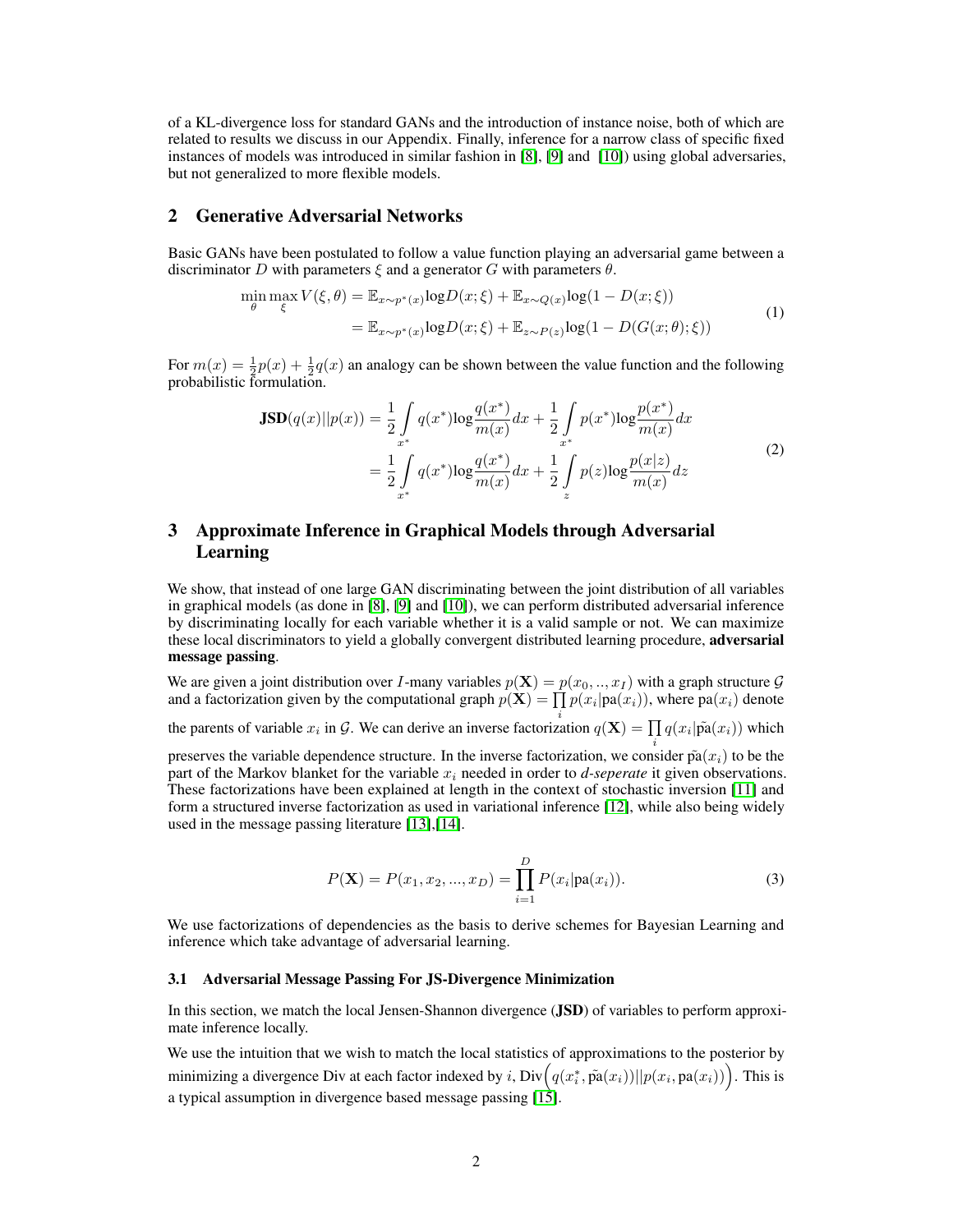Given a definition of  $m(x_i, \text{pa}(x_i)) = \left[0.5q(x_i, \tilde{\text{pa}}(x_i)) + 0.5p(x_i, \text{pa}(x_i))\right]$ , we can express local minimization of the JSD as a sum of divergences, compactly written as follows:

<span id="page-2-0"></span>
$$
Div_{loc}(q(\mathbf{X})||p(\mathbf{X})) = \frac{1}{2} \int_{x_0} p^*(x_0) \dots \int_{x_I} q(x_I | \tilde{pa}(x_I)) \log \frac{\prod_{i=1}^I q(x_{i-1}, \tilde{pa}(x_{i-1}))}{\prod_{i=1}^I m(x_{i-1}, pa(x_{i-1}))} dx_{0...I}
$$
\n
$$
+ \frac{1}{2} \int_{x_I} p(x_I) \dots \int_{x_0} p(x_0 | pa(x_0)) \log \frac{\prod_{i=0}^{I-1} p(x_i, pa(x_i))}{\prod_{i=0}^I m(x_i, pa(x_i))} dx_{0...I}
$$
\n(4)

We rephrase the above divergence in terms of a sum of the local adversaries by noting that each factor can be expressed as an expectation over the score of the class the discriminator will assign to the bottom-up and top-down samples.

We can use an optimal discriminator  $D_i^*$  as an adversary at each local factor i to express ratios of distributions  $D_i^*(x_i, \text{pa}(x_i)) = \frac{p(x_i, \text{pa}(x_i))}{m(x_i, \text{pa}(x_i))}$  and  $1 - D_i^*(x_i, \text{pa}(x_i)) = \frac{q(x_i, \text{p}\hat{a}(x_i))}{m(x_i, \text{pa}(x_i))}$ . In order to calibrate these adversaries, we can derive a loss function  $\mathcal{L}_{locD}$  and train models to discriminate between inference and model samples generated during training.

Combining these adversaries with Equation [4](#page-2-0) yields a reparametrized form of the divergence term:

$$
\text{Div}_{loc}\Big(q(\mathbf{X})||p(\mathbf{X})\Big) = \frac{1}{2} \int_{x_0} p^*(x_0) \dots \int_{x_I} q(x_I | \tilde{\mathbf{pa}}(x_I)) \log \Big[\prod_{i=1}^I \Big(1 - D_i^*(x_{i-1}, \tilde{\mathbf{pa}}(x_{i-1}))\Big)\Big] dx_{0...I} + \frac{1}{2} \int_{x_I} p(x_I) \dots \int_{x_0} p(x_0 | \mathbf{pa}(x_0)) \log \Big[\prod_{i=0}^{I-1} \Big(D_i^*(x_i, \mathbf{pa}(x_i))\Big)\Big] dx_{0...I}
$$
\n(5)

This joint term can be approximated efficiently across each local term by performing bottom-up sampling of  $L$  particles through inference models and  $K$  top down samples from the prior. This procedure yields two Markov chains transitioning from evidence to prior and from prior to evidence in a setting similar to that used for the Bennet acceptance ratio estimator [\[16\]](#page-4-15) and related newer work [\[17,](#page-4-16) [18,](#page-4-17) [19,](#page-4-18) [20,](#page-4-19) [21\]](#page-4-20).

We consider generative models to be parameterized by parameters  $\theta$  capturing the generative factors and inverse models performing inference over unobserved variables  $X_u$  and observed variables  $X_o$ to be parametrized by  $\phi$  denoting variational parameters or parameters of inference models. Learned adversaries have parameters  $\xi$ . We obtain the following objective function for learning graphical models using the above:

$$
\mathcal{L}_{locM}(\theta,\phi|\mathbf{X}) = \text{Div}_{loc}\Big(q(\mathbf{X}|\phi))||p(\mathbf{X}|\theta)\Big) \tag{6}
$$

Concurrently, since the variable-wise adversaries  $D_i(\cdot|\xi)$  need to be trained to approximate optimality, we can derive a loss function for them as follows:

h

$$
\mathcal{L}_{locD}(\xi|\mathbf{X}) = -\Big[\mathbb{E}_{x_i, \text{pa}(x_i)}\log D_i(x_i, \text{pa}(x_i)) + \mathbb{E}_{x_{i-1}, \tilde{\text{pa}}(x_{i-1})}\log(1 - D_i(x_{i-1}, \tilde{\text{pa}}(x_{i-1})))\Big] \tag{7}
$$

Equality to the JSD holds when for each factor  $i$  we minimze the divergence between the approximation and the true distribution, obtaining  $\tilde{pa}(x_i) = p(x_i|pa(x_i))$  This also reveals that the fixed points of  $\text{Div}_{loc}$  are the fixed points of JSD, which correspond to global fixed points to the true distribution. In general,  $\text{Div}_{loc}$  provides a looser divergence than JSD, which intuitively makes sense since it performs a local calculation through message passing and formally can be shown by comparing the denominators in the respective divergence terms.

A divergence which is smaller or equal to JSD overestimates the fit to the likelihood compared to **JSD** theoretically, but we obtain the following practical benefits through distribution of our **JSD** calculation: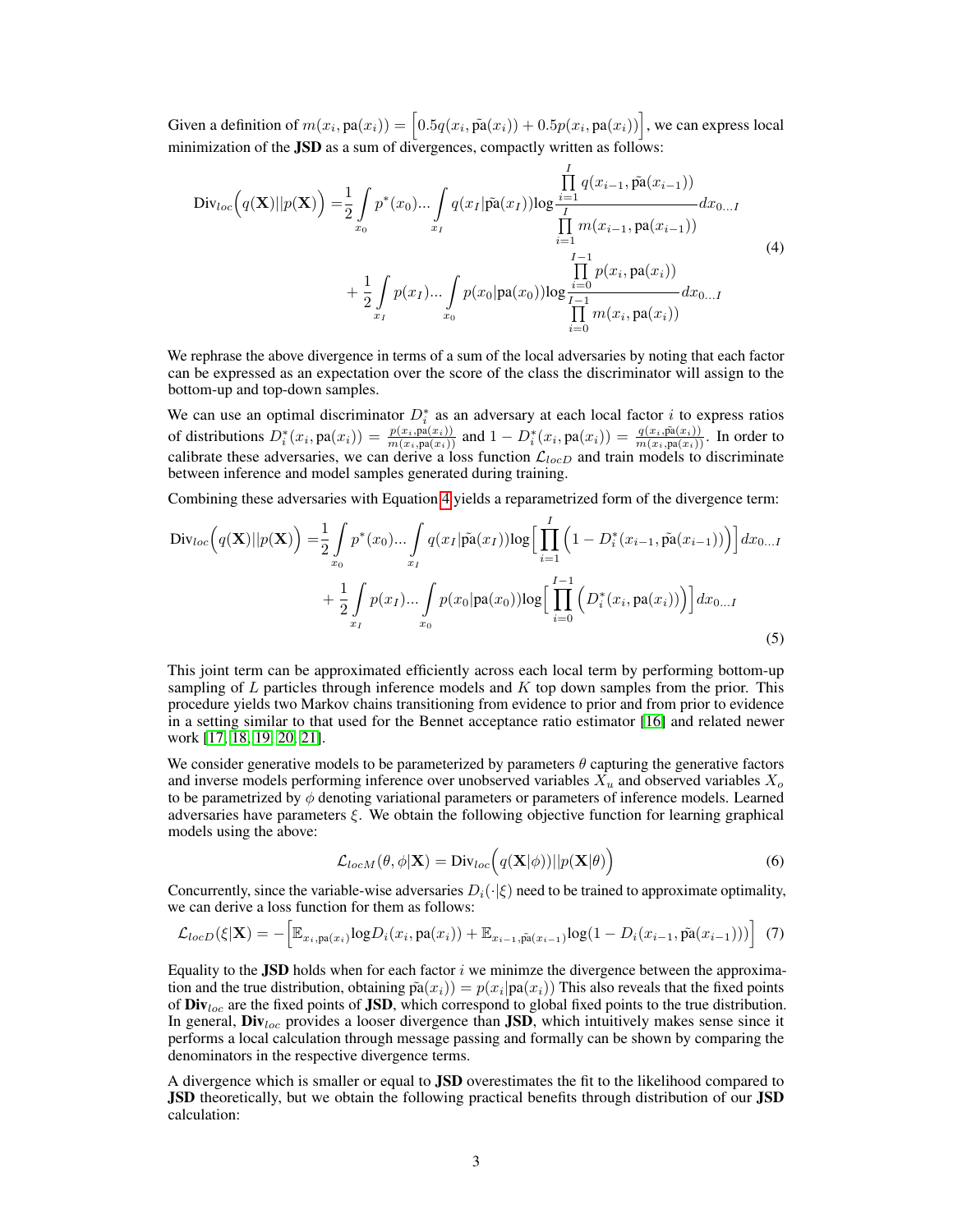- 1. In the adversarial framework, calculating the global JSD requires learning and evaluation of a discriminator over the joint distribution. For larger graphical models with multiple potentially high-dimensional variables, this quickly becomes impossible or impractical.
- 2. As long as the discriminator is far away from the Bayes-Optimal discriminator, the assumption to reparametrize the ratio-term through the discriminator is not fulfilled. Local discriminators have a better chance of obtaining locally strong solutions for smaller tuples of variables than global discriminators of an entire graphical model state.
- 3. Local discriminators furthermore permit interesting learning settings, like partial observability as occuring in semi-supervised learning, time-series with irregular time-steps, multimodal data-sets with missing modalities and more.

With our framework, we perform local discrimination per factor and achieve a similar computation to that of a global discriminator needed for the global JSD to hold, see Algorithm [1.](#page-3-0)

<span id="page-3-0"></span>

| <b>Algorithm 1</b> Adversarial Message Passing |                                                                                                                                                            |                                                                        |
|------------------------------------------------|------------------------------------------------------------------------------------------------------------------------------------------------------------|------------------------------------------------------------------------|
|                                                | 1: <b>procedure</b> $\text{ADVMP}(X, iter)$                                                                                                                | $\triangleright$ X: a given dataset, iter: # of iterations             |
| 2:                                             | $\phi_0 \sim P(\phi_{\text{init}})$                                                                                                                        |                                                                        |
| 3:                                             | $w_0 \sim P(w_{\text{init}})$                                                                                                                              | $\triangleright$ initialize weights of prior and model approximation   |
| 4:                                             | $\epsilon_0 \sim p(\epsilon)$                                                                                                                              | $\triangleright$ Initial Noise-vector                                  |
| 5:                                             | for $t \leq iter$ do                                                                                                                                       | $\triangleright$ Loop over iterations                                  |
| 6:                                             | for $X_t \in X$ do                                                                                                                                         | $\triangleright$ Sample minibatch $X_t$                                |
| 7:                                             | $\forall i: x_i^l \sim q(x_i \tilde{\text{pa}}(x_i))$                                                                                                      | $\triangleright$ Infer parents of each variable with inference model   |
| 8:                                             | $\forall i: x_i^k \sim p(x_i   \text{pa}(x_i))$                                                                                                            | $\triangleright$ Sample from model (using $\theta$ or specified model) |
| 9:                                             | $\epsilon_t \sim p(\epsilon)$                                                                                                                              | $\triangleright$ Sample an appropriate noise vector                    |
| 10:                                            | for $i$ in factors do                                                                                                                                      | $\triangleright$ Cycle through factors and update parameters           |
| 11:                                            | $\xi_{t,i} \leftarrow \xi_{t-1,i} - \frac{\partial \mathcal{L}_{locD}(\theta_{t-1}, \phi_{t-1}, \xi_{t-1}; \epsilon_t, X_t)}{\partial \epsilon}$           |                                                                        |
| 12:                                            | $\theta_{t,i} \leftarrow \theta_{t-1,i} - \frac{\partial \mathcal{L}_{locM}(\theta_{t-1}, \phi_{t-1}, \xi_{t-1}; \epsilon_t, X_t)}{\partial \theta_{t-1}}$ |                                                                        |
| 13:                                            | $\phi_{t,i} \leftarrow \phi_{t-1,i} - \frac{\partial \mathcal{L}_{locM}(\theta_{t-1}, \phi_{t-1}, \xi_{t-1}, \epsilon_t, X_t)}{\partial \phi}$             |                                                                        |
| 14:                                            | <b>return</b> $\theta_t$ , $\phi_t$ , $\xi_t$ $\triangleright$ Parameters for the adversaries $\xi$ , variational approximations $\phi$ , model $\theta$   |                                                                        |
| learned from data X                            |                                                                                                                                                            |                                                                        |

# 4 Discussion

Adversarial Message Passing provides a framework to perform likelihood-free learning for explicit graphical models. It furthermore enriches the family of message passing algorithms by a previously intractable divergence class and faciliates the usage of nonparametric variational families for likelihood free learning and inference in graphical models. We note that more general classes of divergences such as f-divergences fall under this framework, since adversaries serve as function approximations to score ratios of distributions and can be composed locally to infer larger models. In the appendix we exhibit similar treatments for KL-divergence as an example. Interestingly, this allows us to cleanly derive combinations of adversarial loss functions with explicit parametric losses mapping to likelihood maximization, as empirically used by various previous papers without formal justification. It is also easy to mix different divergences locally depending on suitability. Furthermore, a generalization of the work presented here can use MMD [\[22\]](#page-5-0) to perform local approximations in computational graphs. Finally, we suggest that the introduced message passing scheme can be generalized to undirected graphical models in future work.

## Acknowledgements

We thank Eli Bingham, John Chodera, Noah Goodman and Zoubin Ghahramani for helpful and inspiring discussions. We furthermore acknowledge Anh Nguyen and Jason Yosinski for demonstrating the benefits of adversarial learning.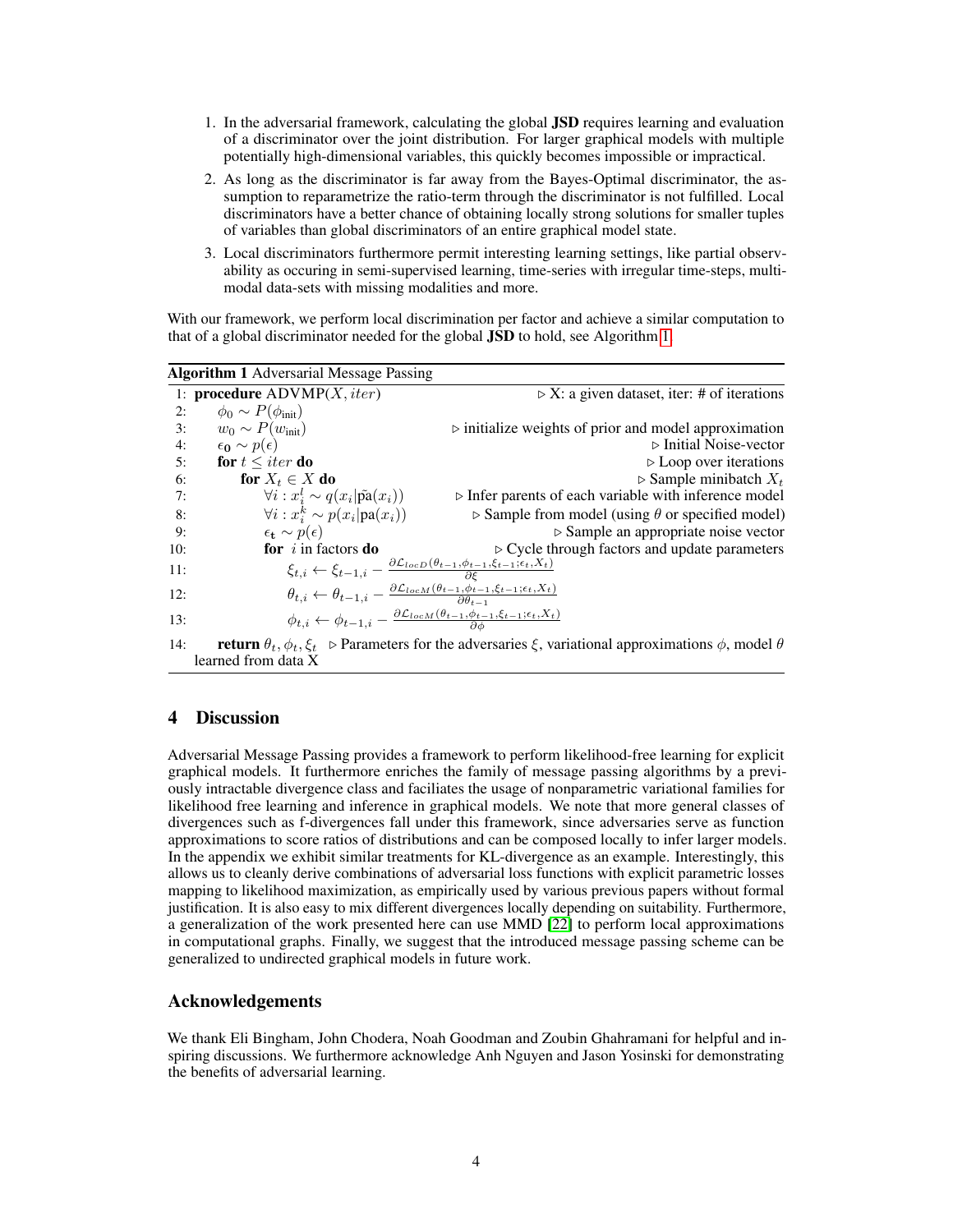## References

- <span id="page-4-0"></span>[1] Sebastian Nowozin, Botond Cseke, and Ryota Tomioka. f-gan: Training generative neural samplers using variational divergence minimization. *arXiv preprint arXiv:1606.00709*, 2016.
- <span id="page-4-1"></span>[2] Masatoshi Uehara, Issei Sato, Masahiro Suzuki, Kotaro Nakayama, and Yutaka Matsuo. Generative adversarial nets from a density ratio estimation perspective. *arXiv preprint arXiv:1610.02920*, 2016.
- <span id="page-4-2"></span>[3] Shakir Mohamed and Balaji Lakshminarayanan. Learning in implicit generative models. *arXiv preprint arXiv:1610.03483*, 2016.
- <span id="page-4-3"></span>[4] Lantao Yu, Weinan Zhang, Jun Wang, and Yong Yu. Seqgan: Sequence generative adversarial nets with policy gradient. *arXiv preprint arXiv:1609.05473*, 2016.
- <span id="page-4-4"></span>[5] A. Lamb, A. Goyal, Y. Zhang, S. Zhang, A. Courville, and Y. Bengio. Professor Forcing: A New Algorithm for Training Recurrent Networks. *ArXiv e-prints*, October 2016.
- <span id="page-4-5"></span>[6] Ming-Yu Liu and Oncel Tuzel. Coupled generative adversarial networks. *arXiv preprint arXiv:1606.07536*, 2016.
- <span id="page-4-6"></span>[7] Casper Kaae Sønderby, Jose Caballero, Lucas Theis, Wenzhe Shi, and Ferenc Huszár. Amortised map inference for image super-resolution. *arXiv preprint arXiv:1610.04490*, 2016.
- <span id="page-4-7"></span>[8] Jeff Donahue, Philipp Krähenbühl, and Trevor Darrell. Adversarial feature learning. *arXiv preprint arXiv:1605.09782*, 2016.
- <span id="page-4-8"></span>[9] Vincent Dumoulin, Ishmael Belghazi, Ben Poole, Alex Lamb, Martin Arjovsky, Olivier Mastropietro, and Aaron Courville. Adversarially learned inference. *arXiv preprint arXiv:1606.00704*, 2016.
- <span id="page-4-9"></span>[10] Alireza Makhzani, Jonathon Shlens, Navdeep Jaitly, Ian Goodfellow, and Brendan Frey. Adversarial autoencoders. *arXiv preprint arXiv:1511.05644*, 2015.
- <span id="page-4-10"></span>[11] Andreas Stuhlmüller, Jacob Taylor, and Noah Goodman. Learning stochastic inverses. In *Advances in neural information processing systems*, pages 3048–3056, 2013.
- <span id="page-4-11"></span>[12] Matthew D Hoffman and David M Blei. Structured stochastic variational inference. In *Artificial Intelligence and Statistics*, 2015.
- <span id="page-4-12"></span>[13] John Winn and Christopher M Bishop. Variational message passing. *Journal of Machine Learning Research*, 6(Apr):661–694, 2005.
- <span id="page-4-13"></span>[14] Thomas P Minka. Expectation propagation for approximate bayesian inference. In *Proceedings of the Seventeenth conference on Uncertainty in artificial intelligence*, pages 362–369. Morgan Kaufmann Publishers Inc., 2001.
- <span id="page-4-14"></span>[15] Tom Minka et al. Divergence measures and message passing. Technical report, Technical report, Microsoft Research, 2005.
- <span id="page-4-15"></span>[16] Charles H Bennett. Efficient estimation of free energy differences from monte carlo data. *Journal of Computational Physics*, 22(2):245–268, 1976.
- <span id="page-4-16"></span>[17] Charles J Geyer. *Reweighting monte carlo mixtures*. Citeseer, 1991.
- <span id="page-4-17"></span>[18] Michael R Shirts and John D Chodera. Statistically optimal analysis of samples from multiple equilibrium states. *The Journal of chemical physics*, 129(12):124105, 2008.
- <span id="page-4-18"></span>[19] Qiang Liu, Jian Peng, Alexander T Ihler, and John W Fisher III. Estimating the partition function by discriminance sampling. In *UAI*, pages 514–522, 2015.
- <span id="page-4-19"></span>[20] David Carlson, Patrick Stinson, Ari Pakman, and Liam Paninski. Partition functions from rao-blackwellized tempered sampling. *arXiv preprint arXiv:1603.01912*, 2016.
- <span id="page-4-20"></span>[21] Roger B Grosse, Zoubin Ghahramani, and Ryan P Adams. Sandwiching the marginal likelihood using bidirectional monte carlo. *arXiv preprint arXiv:1511.02543*, 2015.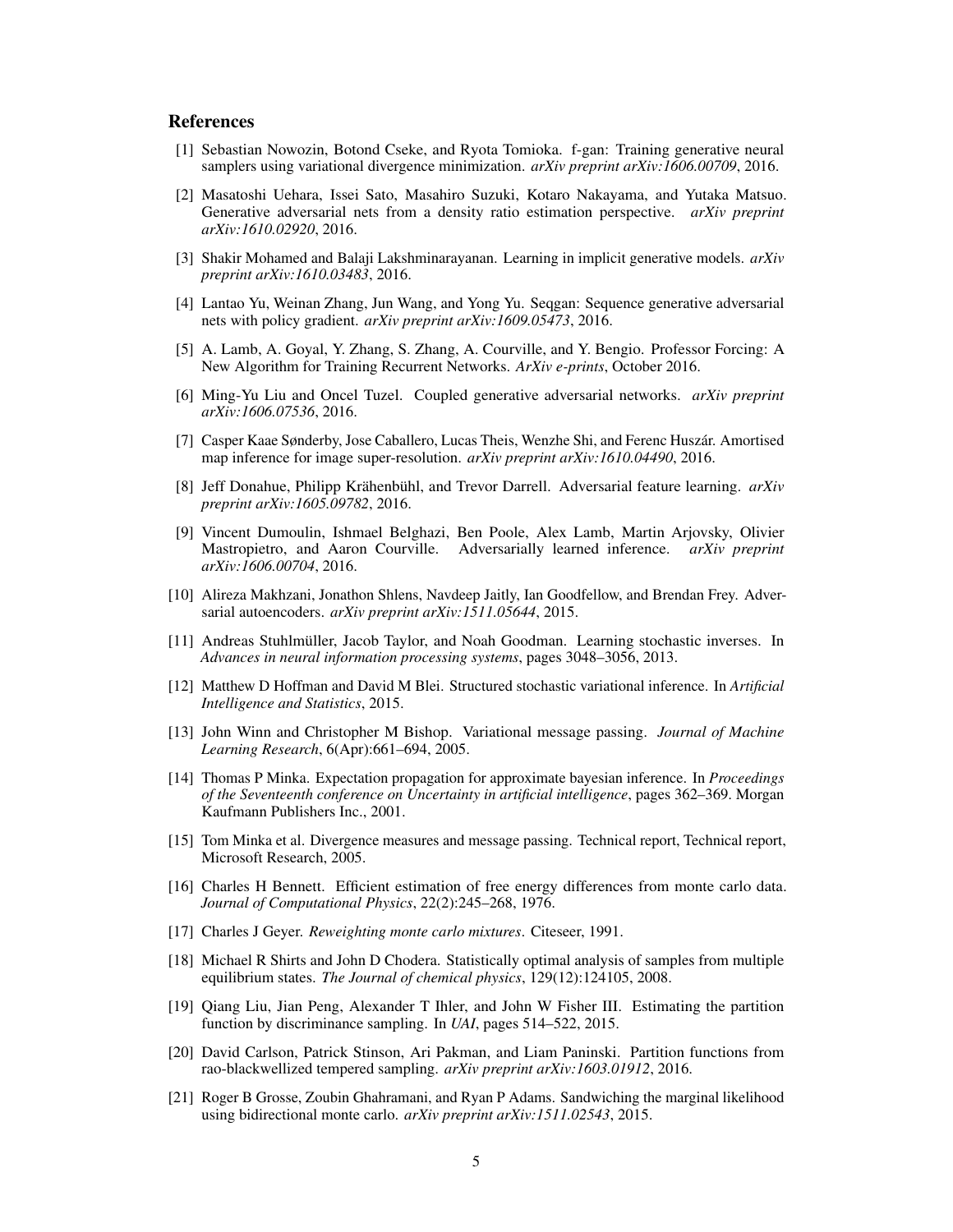- <span id="page-5-0"></span>[22] Arthur Gretton, Karsten M Borgwardt, Malte J Rasch, Bernhard Schölkopf, and Alexander Smola. A kernel two-sample test. *Journal of Machine Learning Research*, 13(Mar):723–773, 2012.
- <span id="page-5-1"></span>[23] Alexey Dosovitskiy and Thomas Brox. Generating images with perceptual similarity metrics based on deep networks. *arXiv preprint arXiv:1602.02644*, 2016.
- <span id="page-5-2"></span>[24] Anh Nguyen, Alexey Dosovitskiy, Jason Yosinski, Thomas Brox, and Jeff Clune. Synthesizing the preferred inputs for neurons in neural networks via deep generator networks. *arXiv preprint arXiv:1605.09304*, 2016.
- <span id="page-5-3"></span>[25] Gintare Karolina Dziugaite, Daniel M Roy, and Zoubin Ghahramani. Training generative neural networks via maximum mean discrepancy optimization. *arXiv preprint arXiv:1505.03906*, 2015.
- <span id="page-5-4"></span>[26] Diane Bouchacourt, M Pawan Kumar, and Sebastian Nowozin. Disco nets: Dissimilarity coefficient networks. *arXiv preprint arXiv:1606.02556*, 2016.
- <span id="page-5-5"></span>[27] Francisco JR Ruiz, Michalis K Titsias, and David M Blei. The generalized reparameterization gradient. *arXiv preprint arXiv:1610.02287*, 2016.
- <span id="page-5-6"></span>[28] Christian A Naesseth, Francisco JR Ruiz, Scott W Linderman, and David M Blei. Rejection sampling variational inference. *arXiv preprint arXiv:1610.05683*, 2016.
- <span id="page-5-7"></span>[29] R. Ranganath, J. Altosaar, D. Tran, and D. M. Blei. Operator Variational Inference. *ArXiv e-prints*, October 2016.
- <span id="page-5-8"></span>[30] Ian Goodfellow, Jean Pouget-Abadie, Mehdi Mirza, Bing Xu, David Warde-Farley, Sherjil Ozair, Aaron Courville, and Yoshua Bengio. Generative adversarial nets. In *Advances in Neural Information Processing Systems*, pages 2672–2680, 2014.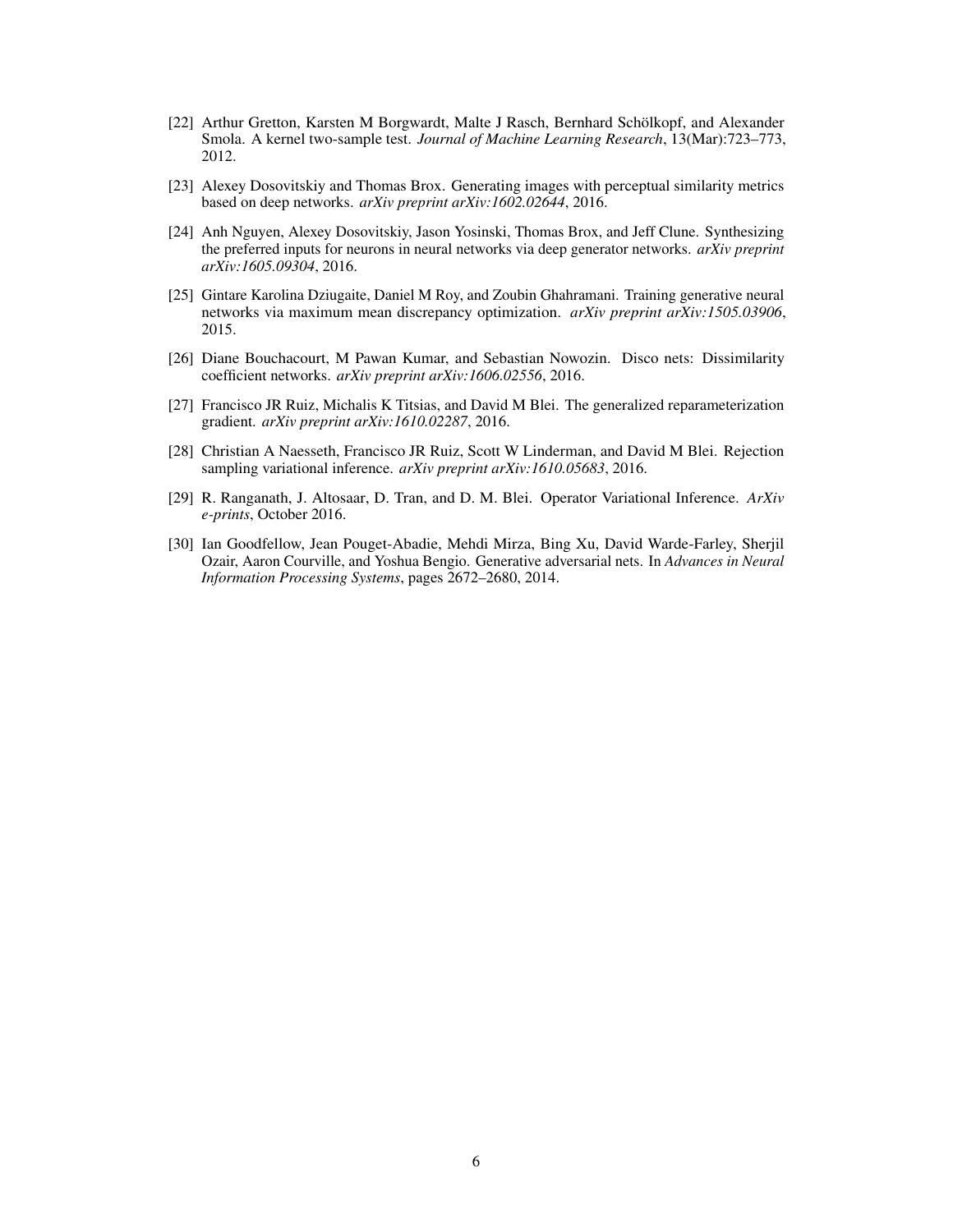# 5 Appendix

## <span id="page-6-0"></span>5.1 Learning Deep Generative Models

We exemplify how to use the introduced framework at the example of a deep generative model with two stochastic layers, applied to modeling MNIST digits.



Figure 1: We show the four different learning variants. Black boxes indicate adversaries connected to their input variables. (a) A standard adversarial network which only has to generate observable  $X$  (b) A deep variant of a global bidirectional adversarial network (c) A model using adversarial message passing with JSD minimization using local adversaries (d) A model using adversarial message passing with KL minimization using local adversaries.

The generative model is defined as follows:

$$
1. z_2 \sim P(z_2)
$$

2.  $z_1 \sim P(z_1|z_2)$ 

$$
3. \ x \sim P(x|z_1)
$$

We use two adversaries  $D_1(x, z_1)$  and  $D_2(z_1, z_2)$  to drive learning. The inverse factorization here is trivial since Markov blankets on chain-graphs form unique tupels of variables. We show the different inferential strategies in Figure [5.1.](#page-6-0)

We note that compared to the usual application of GANs, we explicitly define the model here. For instance,  $P(z_2) = \mathcal{N}(0,1)$ ,  $P(z_1|z_2) = \mathcal{N}(\mu_{z_2}, \Sigma_{z_2})$ ,  $P(x|z_1) = Ber(\mu_{z_1})$ . Interestingly, when we generate from the priors we also sample observation noise from the Bernoulli likelihood. This yields similar results to what is defined as instance noise in [\[7\]](#page-4-6), since a layer of noise is added to all generated images before they are passed into adversaries.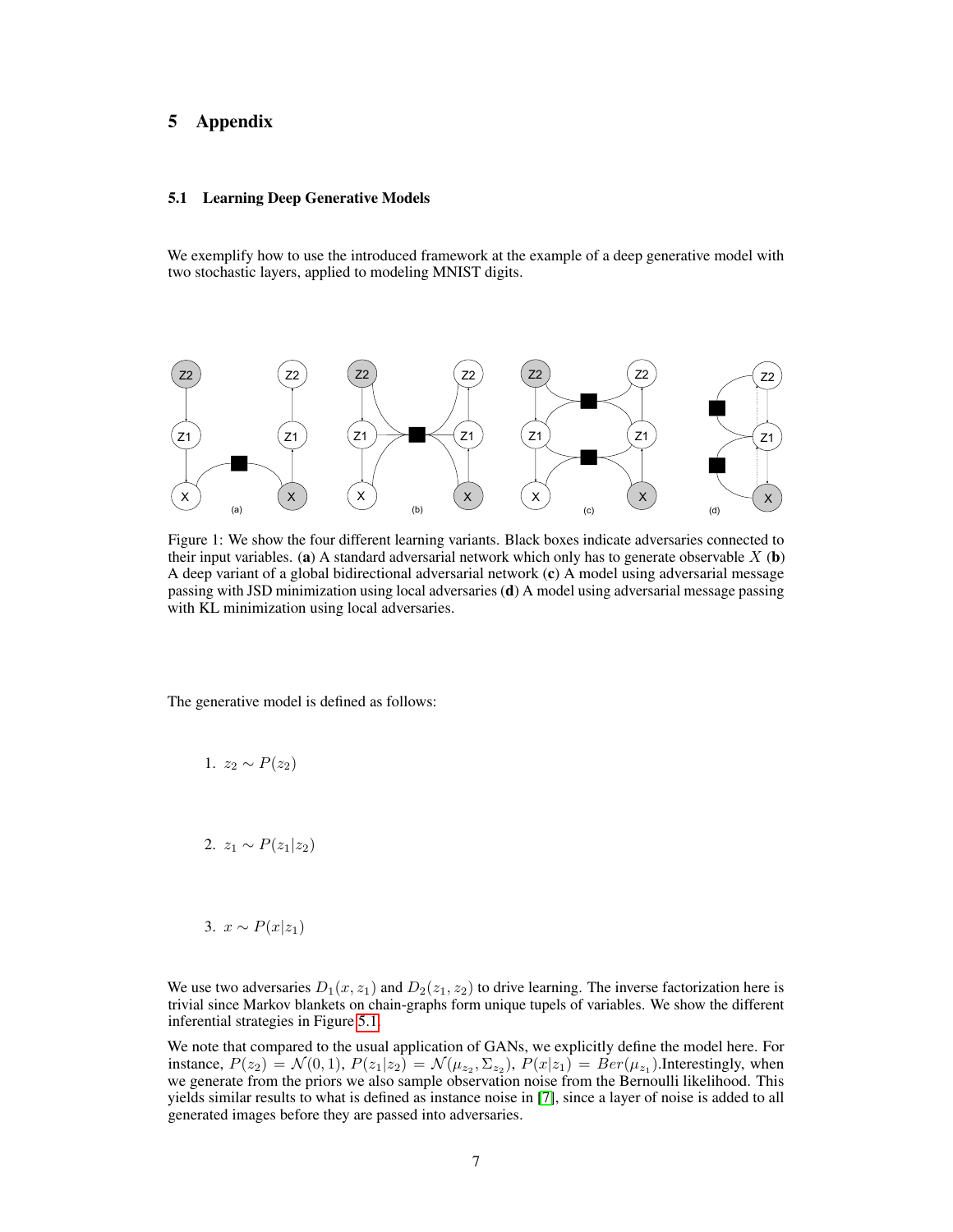#### 5.2 Derivations for Variational Inference

For a model  $P(x, z)$  with variable z we can derive the following:

$$
KL(q(z|x)||p(z|x)) = \int_{z} q(z|x) \log \frac{q(z|x)}{p(z|x)} dz
$$
  
\n
$$
= \int_{z} q(z|x) \log \frac{q(z|x)p(x)}{p(x,z)} dz
$$
  
\n
$$
= \int_{z} q(z|x) \log \frac{q(z|x)p(x)}{p(z)p(x|z)} dz
$$
  
\n
$$
= \int_{z} q(z|x) \log \frac{q(z|x)}{p(z)p(x|z)} dz + \log p(x)
$$
  
\n
$$
= \int_{z} q(z|x) \log \frac{q(z|x)}{p(z)} dz - \int_{z} q(z|x) \log p(x|z) dz + \log p(x)
$$
  
\n
$$
\log p(x) = \int_{z} q(z|x) \log p(x|z) dz - \int_{z} q(z|x) \log \frac{q(z|x)}{p(z)} dz + KL(q(z|x)||p(z|x))
$$
  
\n
$$
\log p(x) \ge \int_{z} q(z|x) \log p(x|z) dz - \int_{z} q(z|x) \log \frac{q(z|x)}{p(z)} dz
$$
  
\n
$$
\log p(x) \ge \int_{z} q(z|x) \log p(x|z) dz - KL(q(z|x)||p(z))
$$

### 5.3 Generative Adversarial Networks For KL-divergence minimization

Assuming  $D(x) = \frac{p(x)}{q(x)+p(x)}$  and  $(1 - D(x)) = \frac{q(x)}{q(x)+p(x)}$  and  $D(x)$  being a Bayes-optimal discriminator , we can derive the following divergence:

$$
KL(q(x)||p(x)) = \int_{x} q(x) \log \frac{q(x)}{p(x)} dx
$$

$$
= \int_{x} q(x) \log \frac{1 - D(x)}{D(x)} dx
$$
(9)

This has also been considered as a loss function for adversarial learning in recent work on image super-resolution [\[7\]](#page-4-6).

### 5.4 Adversarial Message Passing For KL-Divergence Minimization

In the following we will derive two distinct learning rules which will enable us to perform implicit divergence minimization using adversarial learning as a deterministic posterior approximation technique using the KL divergence. This is a similar procedure to the one considered in the main paper, but minimizes a different divergence and matches reconstructive statistics over marginal ones as performed with JSD.

#### <span id="page-7-0"></span>5.4.1 Adversarial Inference With Tractable Likelihoods

The first learning rule is appropriate when we have explicitly stated models using the log-likelihood. Good-looking samples have been obtained in previous literature by blending adversarial losses and reconstruction losses and here we derive a principled explanation for some instances of them.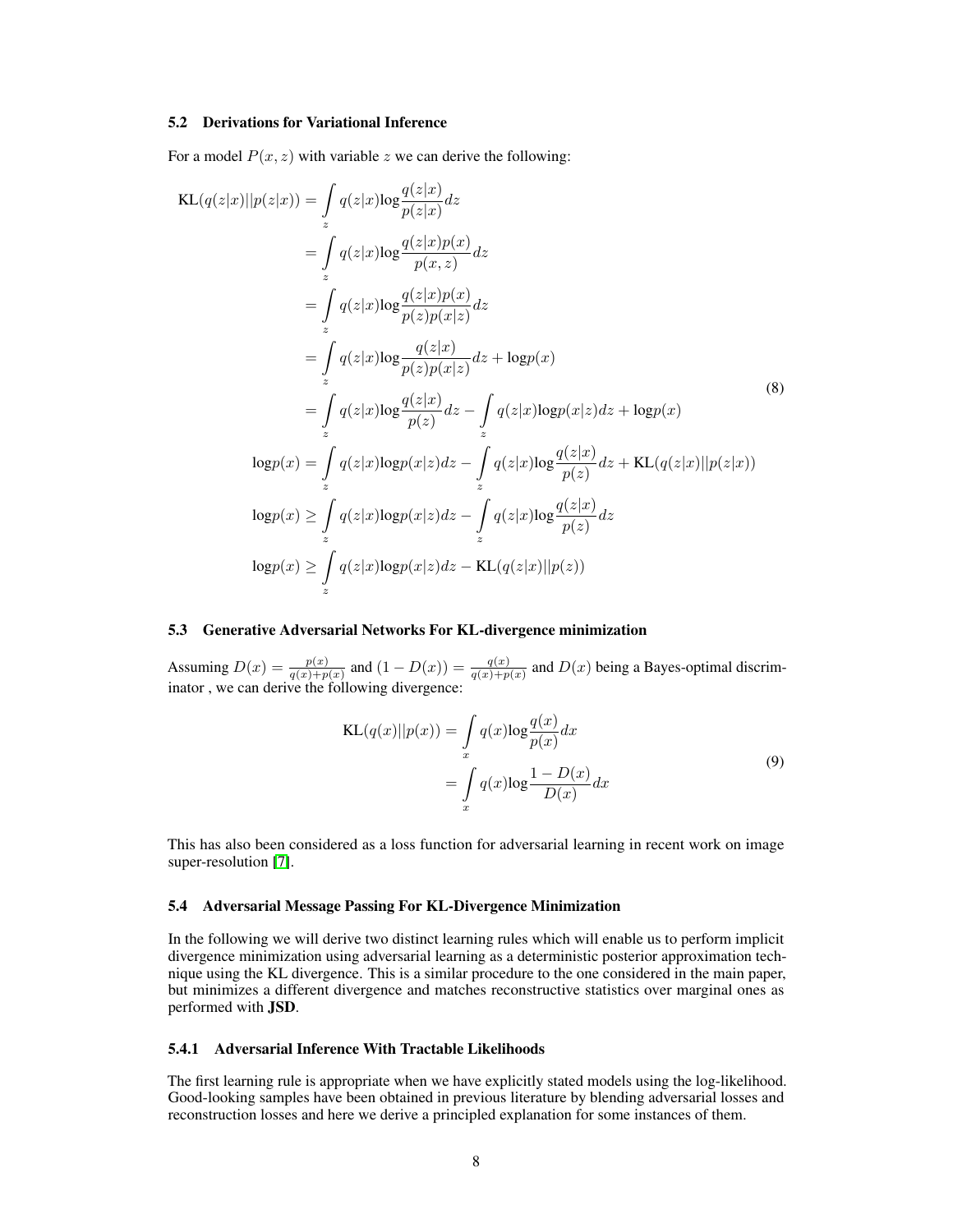We assume  $D(z, x) = \frac{p(z)}{q(z|x) + p(z)}$  and  $(1 - D(z, x)) = \frac{q(z|x)}{q(z|x) + p(z)}$ .

$$
\begin{split} \log p(x) &= \int_{z} q(z|x) \log p(x|z) dz - \int_{z} q(z|x) \log \frac{q(z|x)}{p(z)} dz + \text{KL}(q(z|x) || p(z|x)) \\ \log p(x) &\geq \int_{z} q(z|x) \log p(x|z) dz - \int_{z} q(z|x) \log \frac{q(z|x)}{p(z)} dz \\ &= \int_{z} q(z|x) \log p(x|z) dz - \int_{z} q(z|x) \log \frac{1 - D_{z}(z,x)}{D_{z}(z,x)} dz \\ &= \mathcal{L}_{rec}(x|\theta, \phi) - \int_{z} q(z|x) \log \frac{1 - D_{z}(z,x)}{D_{z}(z,x)} dz \end{split} \tag{10}
$$

We can easily draw samples for  $p(z)$  and  $q(z|x)$  from the prior and inference model, respectively, and can thus easily train a powerful classifier  $D<sub>z</sub>$  to perform the required discrimination.

This setting is particularly useful when combining adversarial training with tractable likelihoods and intractable posteriors and matches the model used for Adversarial Autoencoders [\[10\]](#page-4-9).

#### <span id="page-8-0"></span>5.4.2 Adversarial Variational Inference With Intractable Likelihoods

For  $q(x)$  being the true data distribution represented by samples of a dataset and  $p(z)$  a prior, we assume  $D_z(z, x) = \frac{p(z)}{q(z|x) + p(z)}$  and  $(1 - D_z(z, x)) = \frac{q(z|x)}{q(z|x) + p(z)}$ . We furthermore similarly assume that  $1 - D_x(x, z) = \frac{q(x)}{q(x) + p(x|z)}$ . Then, we can express the results from Section [5.4.1](#page-7-0) such as to avoid having to calculate an explicit reconstruction and can express that term through the adversarial score assigned to a reconstruction.

$$
\begin{split} \log p(x) &= \int_{z} q(z|x) \log p(x|z) dz - \int_{z} q(z|x) \log \frac{q(z|x)}{p(z)} dz + \text{KL}(q(z|x) || p(z|x)) \\ \log p(x) &\geq \int_{z} q(z|x) \log p(x|z) dz - \int_{z} q(z|x) \log \frac{q(z|x)}{p(z)} dz \\ &= \int_{z} q(z|x) \log p(x|z) dz - \int_{z} q(z|x) \log \frac{1 - D_{z}(z,x)}{D_{z}(z,x)} dz \\ &= \int_{z} q(z|x) \log (1 - D_{x}(p(x|z))) dz - \int_{z} q(z|x) \log \frac{1 - D_{z}(z,x)}{D_{z}(z,x)} dz \end{split} \tag{11}
$$

This framework reveals how a carefully chosen adversarial cost and an explicit likelihood represent the same terms and can be combined. This is intuitively performed in various papers in previous literature [\[23,](#page-5-1) [24\]](#page-5-2) and explained formally here.

#### 5.4.3 Mixed Adversarial Variational Inference

In Sections [5.4.1](#page-7-0) and [5.4.2](#page-8-0) we show how KL divergence can lead to adversarial objective functions for tractable and intractable likelihoods. It is easy to see, that the two objectives shown are precisely the same for optimal discriminators and known likelihoods, since the regularizer involving the latent variable is the same. This clearly explains the ability to learn strong generative models when combining both approaches, since they correspond to the same criterion but are calculated in different ways. Optimization-wise, it may confer benefits for the learning of the discriminator to blend its cost with an explicit likelihood or regularizer on the latent variable, if such an explicit parametric form is known. Similarly, this can be chosen at any factor in a graph: applying the trick of replacing ratios with adversaries can be used at will at every factor, since the objective is not affected.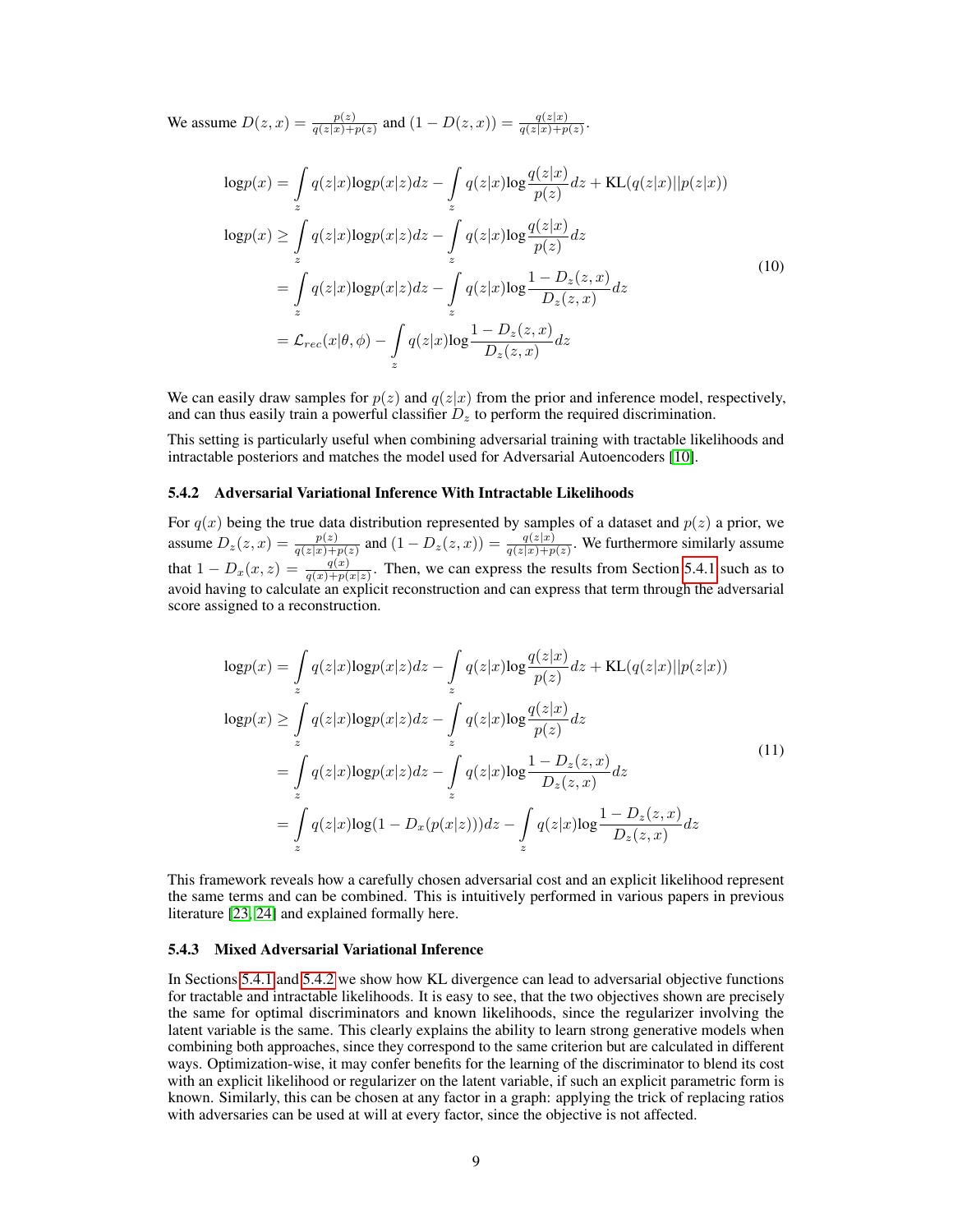As such, we have shown that for generative modeling it is still a separate task to determine a model from its explicit learning and inference algorithm. Additionally, the choice of divergence and overall learning procedure is unrelated to picking adversarial or likelihood-based learning. Both stem from the same objective and should be used where appropriate to facilitate robust approximate inference in graphical models. Adversarial learning can better cope with intractable distributions at the cost of potential saddle points during optimization while explicit likelihood-based learning is stable at the cost of complexity in the variational approximation it induces.

#### 5.5 Feature-based Message Passing

An alternative representation stems from a feature view on density ratios. The introduction of maximum mean discrepancy [\[22\]](#page-5-0) provides the theoretical underpinnings to understand any distribution as a point in an adequately complicated vector space and a two-sample test to depend on the statistics on the distances betweeen different distributions represented by points in that space. The basis of many divergences is the evaluation and minimization of expectations of ratios or, in the case of the JSD, a softmax ratio between two distributions. In the context of MMD, this corresponds to minimizing distances in appropriate spaces between the approximate and the true distributions.

MMD-networks [\[25\]](#page-5-3) use this methodology as a means to learn generative models and our framework fits this as well.

## 5.6 Divergence Minimization and Generation With Nonparametric Observation Models

Currently, sampling from  $q(x|\tilde{pa}(x))$  is typically implemented using the reparametrization trick and generalizations thereof and takes the form:

$$
q(x|\tilde{\mathbf{pa}}(x)) = \int_{\epsilon} g_{rt}(f_{pm}(\tilde{\mathbf{pa}}(x)), \epsilon).
$$
 (12)

where  $f_{pm}$  is a mapping (for instance a neural inference network) from an input to a parametric variational family.

We propose to free variational families from their parametric corsets and parametrize a more flexible variational family through a nonlinear function  $f_{vf}$ . We directly sample from the approximate posterior by injecting the noise vectors as additional inputs into the nonlinear transformation of the parents,  $x^l = f_{vf}(\tilde{pa}(x), \epsilon_l)$ . A (not necessarily normalized) variational family is thus modeled by:

$$
q^*(x|\tilde{\mathbf{pa}}(x)) = \int_{\epsilon} p(\epsilon) f_{vf}(\tilde{\mathbf{pa}}(x), \epsilon) d\epsilon.
$$
 (13)

The subtle but powerful difference is that now the samples  $x<sup>l</sup>$  can represent an arbitrary distribution, constrained only by the capacity of the nonlinear function  $f_{vf}$  and the dimensionality of the noise vector  $\epsilon_l$ . This trick also forms the basis of DISCO networks [\[26\]](#page-5-4) and was mentioned in the context of adversarial autoencoders [\[10\]](#page-4-9). However, we re-introduce this trick as a general tool to represent rich variational families, which are a good fit with our flexible adversarial message passing framework, thereby generalizing from the specific cases mentioned ahead to a general approximate inference framework. Specifically, previous variational inference techniques require a parametric form of the approximate posterior, such as obtained when using the reparametrization trick, in order to evaluate the divergence term needed to regularize learning. Within our framework, this divergence term is implicitly represented through samples which are scored within the adversarial framework, relieving the probabilistic modeler of the need to choose an explicit parametric form for approximate posterior families. Together with other recent powerful advances in variational inference, such as the generalized reparametrization gradient [\[27\]](#page-5-5) and a rejection sampling generalization [\[28\]](#page-5-6) which both learn explicit transformations  $h(g(\cdot))$  to represent complex parametric variational families, this enables practical use of complicated modeling assumptions which are not limited by tractability of the typically occuring ratios within many divergence terms. We also note the concurrently published work [\[29\]](#page-5-7), which focuses on a related idea irrespective of the link to adversarial inference, but gives deeper theoretical insights into the applicability of the same trick and provides further justification for our application thereof. Finally, we note that the same approach can also be used to specify implicit observation noise models in generative models, such as done in generative neural samplers